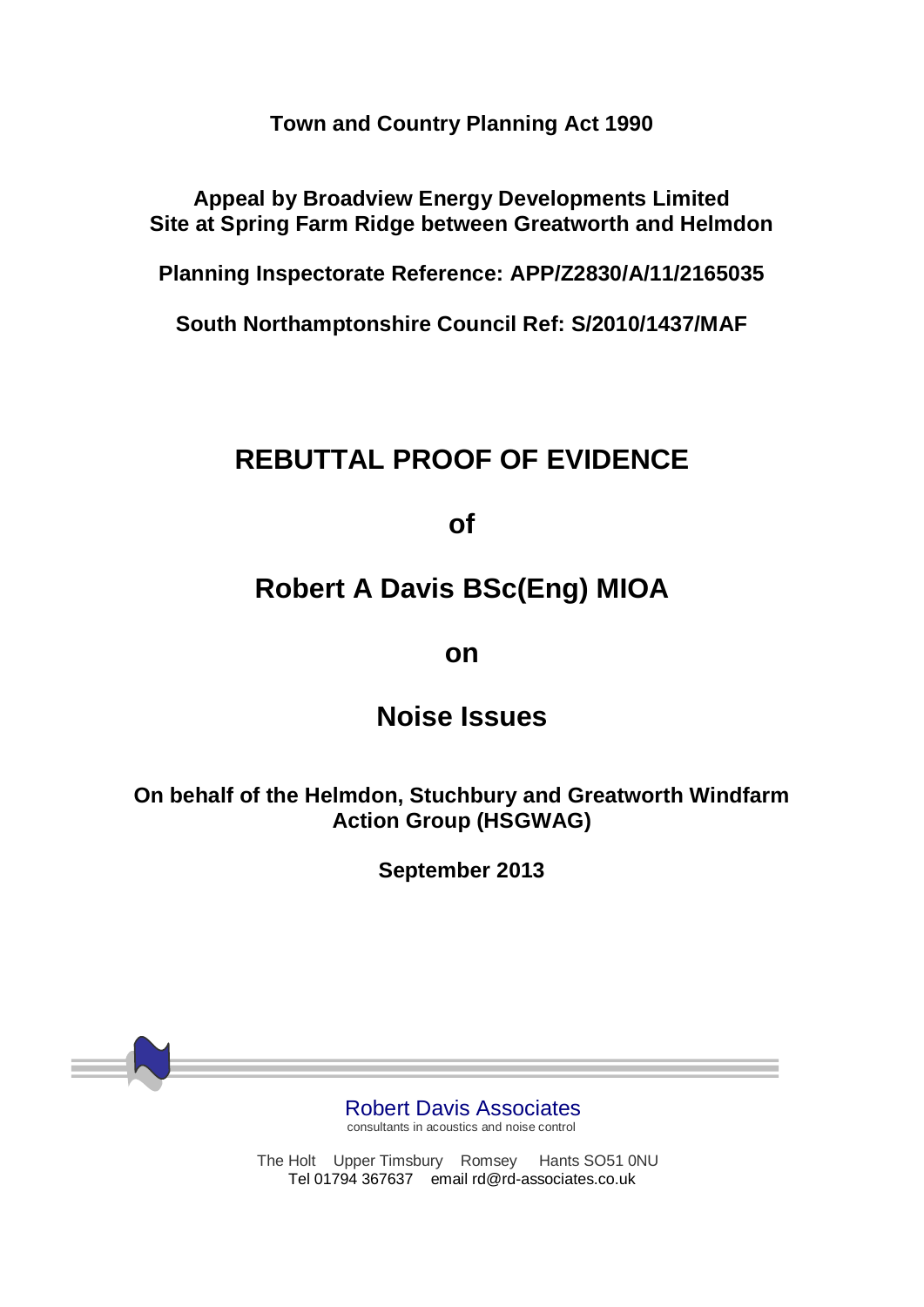#### **Introduction**

1 I have examined the proof of evidence of Stephen Arnott on noise, and wish to make a number of points in response for the purpose of further identifying areas of difference between us. I refer to paragraph numbers in Mr Arnott's proof. Where I do not comment here about a part of Mr Arnott's evidence it should not be assumed that I accept it.

#### **The nature of the area**

- 2 At 3.2, Mr Arnott describes his impressions of the '*soundscape evident on the established footpaths and bridleways across the site'.* Although not stated, I assume that his opinion is that this description applies generally to the area around the site, including the curtilages of dwellings. His description seeks to portray the area as being far from tranquil. In support, he draws attention to notes made by residents during the period of the background noise surveys; these notes are attached in Appendix 6 to the noise assessment in the ES.
- 3 I understand that residents who will speak at the inquiry would be able to comment on Mr Arnott's description of the nature of the area, and the Inspector would be able to appreciate it from his accompanied and unaccompanied site visits to the locality, but my impression of the local 'soundscape' differs markedly from Mr Arnott's, as I explain below.
- 4 I visited the area around the site on Friday 20 September 2013 between about 9.30 am and 2.30 pm. The weather was fine, with a light breeze from the northwest. I viewed the dwellings closest to the site (the receptors H1-H11 in the ES), and spent some time on foot in the vicinity of houses, and in the villages of Helmdon, Greatworth and Sulgrave. I also walked along a section of the BOAT which runs southwards from Stuchbury Hall Farm to the B4525, and footpath AN10 which crosses the BOAT close to the proposed locations of turbines 2 and 3.
- 5 At most locations, the dominant noise sources were wind in trees, birdsong, and 'rural' sounds including livestock (cattle). At Stuchbury Hall Farm I spoke with members of the Tims family. I asked Mr Tims about the use of the BOAT (which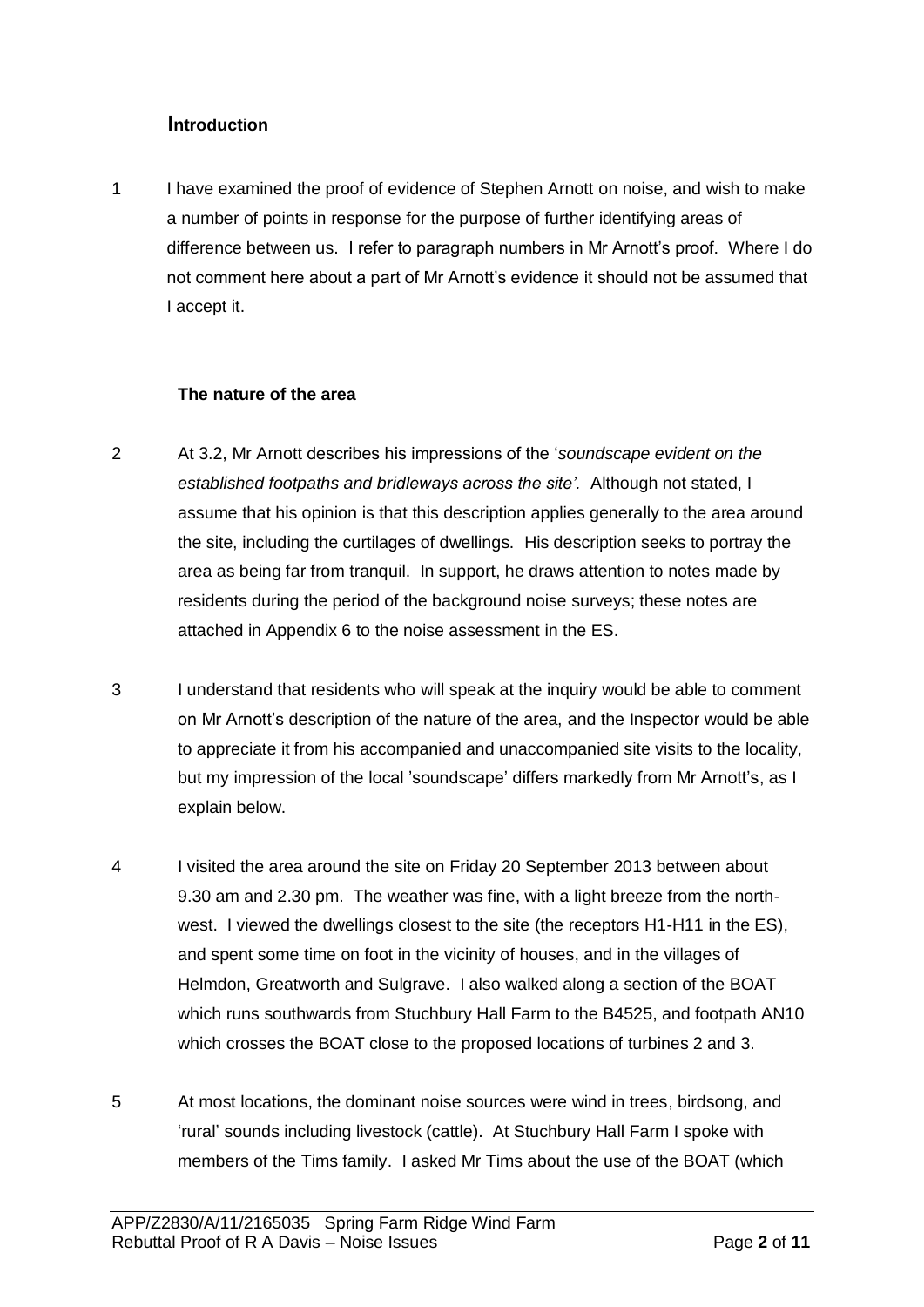runs quite close to the front of the farmhouse in full view of the house) by 4x4 vehicles and motor bikes. Mr Tims told me the BOAT was used by vehicles and motor bikes only very occasionally, mostly at weekends They would usually be in small groups; noise from these vehicles might be audible for 'a few minutes only' in any week and in some weeks the BOAT was unused except by walkers. He pointed out the field on the Spring Farm land, to the south-east, where he said that tanks could sometimes be seen moving, although these were only audible in the 'right' wind direction and again these activities were only occasional. Noise from the Silverstone race circuit could be audible on some days, such as during the British Formula One Grand Prix, but only once or twice a year, again depending on wind direction. Whilst I was there the only 'man-made' sounds I heard from the surrounding area were from an occasional vehicle on the lane between Sulgrave and Helmdon, and a passing light aircraft. Overall, my impression was of a very peaceful and tranquil location.

6 My experience was similar at other locations in the area, except that traffic noise from the B4525 was sometimes audible at properties within about 1km of this road. I noted traffic noise as being 'just audible' at Grange Farm, Fatlands Farm, Greatworth Hall and Astral Row (at the northern end of in Greatworth) and on footpath AN10 at its junction with the BOAT, and I would expect it to be audible in most wind directions at houses such as Stuchbury Manor Farm, Bungalow Farm, Spring Farm, Ash Vale and Redlands house which are relatively close to the road. I also noted a number of overflights by light aircraft: I am aware that there are small private airfields at Turweston, about 4 km east of Brackley and at Hinton-in-the Hedges, a similar distance to the west of Brackley. However, noise from traffic and aircraft was occasional and generally of short duration and did not, in my judgement, significantly detract from the generally peaceful nature of the area. My visit was during the working day: I would expect traffic and aircraft movements to be even less frequent during the evenings and at night, which (for noise) are the periods of most concern here.

7 Mr Arnott refers again to the nature of the area at 5.9 in his proof, contrasting the noise environment at Rossie (a decision to which I refer in my proof – CD 6.32) with what he says is the situation here, identifying "*large-scale agriculture, war games, car crushing and adventure sports"* as being significant sources of noise at Spring Farm Ridge.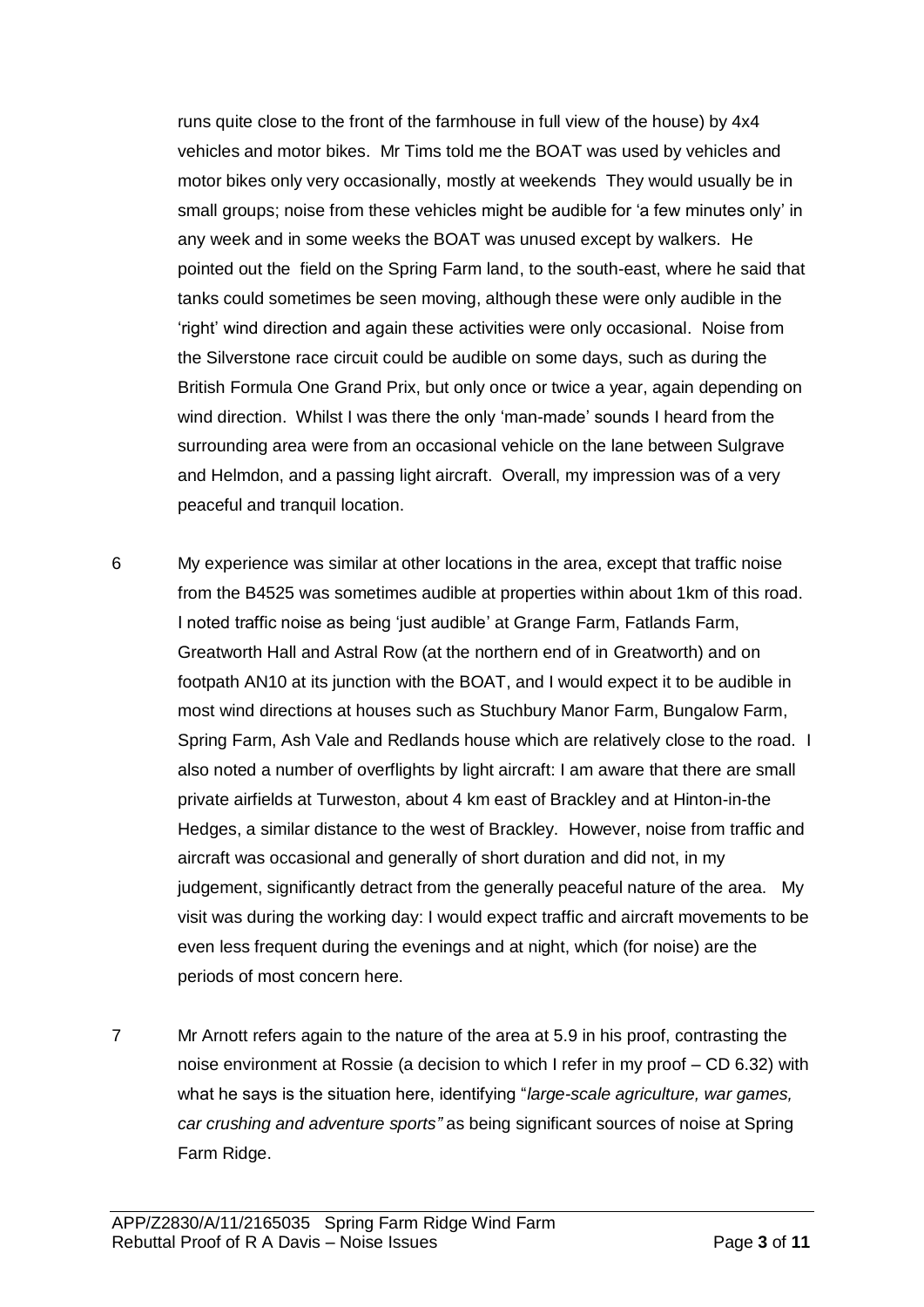- 8 Some agricultural activities (using tractors, harvesting etc.) may create noise for extended periods, sometimes during the evenings or overnight, but on relatively few days per year. During my visit to Grange Farm on 20 September I did at one point hear machinery working in the open fields to the west, although I could not identify the source or its exact location and the noise was not intrusive. My experience is that residents in country areas accept occasional noise from farming activities as being part of country life and they do not adversely affect the perceived peacefulness of an area.
- 9 Planning permission for the business at Spring Farm, which involves tank driving and other 'adventure' activities, was granted in August 2012. The planning application was retrospective, the activities having been carried on for about 9 years previously. In the SNC planning officer's report on the application the environmental health officer's comment was that noise from the site was 'not considered significant' and raised no objection to the application. A condition was proposed that would have the effect of prohibiting shooting on Sundays and Bank Holidays, and on other days except between 9 am and 6 pm. This condition was subsequently attached to the planning permission.
- 10 I note from the decision letter following the previous inquiry that the Inspector herself refers to the tranquillity of the area (at 20) and the peaceful tranquillity of the area (at 31) as well as making another similar reference at paragraph 47. The Inspector also refers (at 79) to the 'loss of a perception of tranquillity' in respect of footpath AN10: this comment is made in the context of the visual impact of the turbines, but it seems unlikely that she would have used these words if she considered that the area could not reasonably be described as 'tranquil' because of the presence of intrusive noise.
- 11 From my visit to the site, from information provided by residents, and from observations made by SNC officers and by the Inspector at the previous inquiry, I find no evidence that the 'noisy' activities Mr Arnott identifies result in noise audible at the dwellings in the area, except very occasionally and for short periods of time. I would expect them to occur even less frequently, if at all, during the evenings and at night. Certainly the residents' logs provided by Mr Arnott record few 'events' at these times.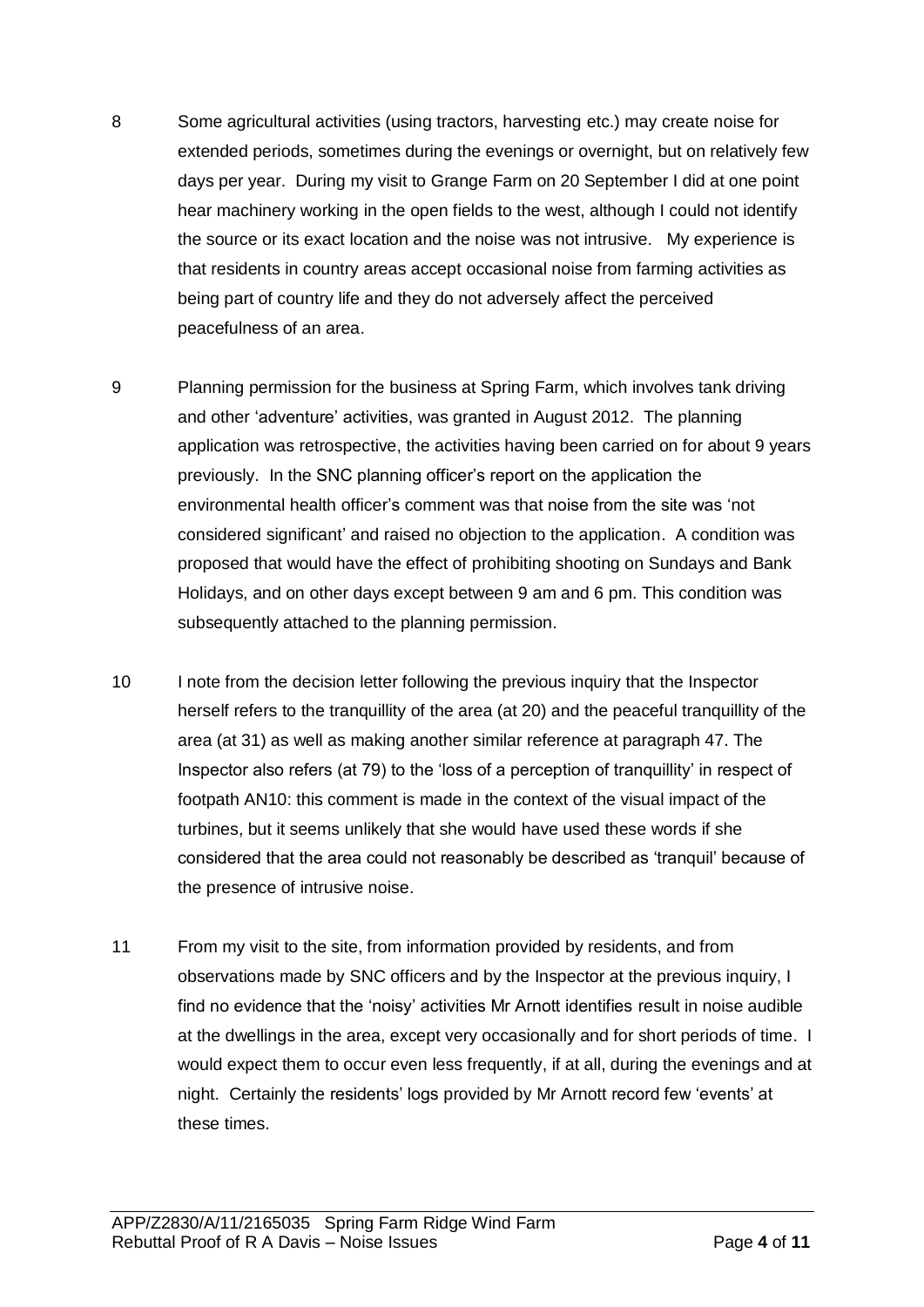12 I therefore consider that in his proof Mr Arnott exaggerates the extent to which the area is affected by noise sources that might be considered as being out-ofcharacter with a quiet rural area. Contrary to Mr Arnott's comments, all the available evidence points towards this being a peaceful and tranquil area.

#### **Effects of HS2**

- 13 Mr Arnott raises the issue of noise from the proposed HS2 high-speed rail link. The current proposed route passes close to Greatworth Hall. Mr Arnott observes that predicted noise contours in the draft HS2 ES [CD 14.1] show noise levels of 60-65 dB LAeq near to Greatworth Hall and (by calculation) a level of around 45 dB LAeq at Bungalow Farm when trains are running.
- 14 Mr Arnott claims that when HS2 is operational '*background noise levels will increase very significantly'* and that therefore that 't*he current basis of assessment for wind turbine noise* (i.e. using current background noise levels) *would overestimate the impact from turbines'.*
- 15 I disagree with Mr Arnott that 'background noise levels would increase very significantly' when HS2 is operational. The noise levels Mr Arnott refers to are timeaverage ( $L_{\text{dec}}$ ) levels, which will be determined by the relatively high levels occurring during train passbys. However, these noise events will be of short duration, since the design speed of the track is 360 km/hour and train noise would be audible for only brief periods. The planned number of train movements during 'Phase 1' operation (the London-Birmingham route) is 14 trains per hour, rising to 18 tph when the Phase 2 extensions to Manchester and Leeds are operational. Although I have not carried out precise calculations, my view is that noise from HS2 trains would have little effect on the  $L_{A90}$  background noise levels. Therefore a noise assessment carried out with HS2 operational would not, in my opinion, lead to a result significantly different from the current assessment.
	- 16 Furthermore, the route for HS2 has not been finalised, and there is no certainty that the scheme will proceed. If it does, I believe that the earliest date for start of operations (Phase 1) is 2026: If the wind farm is granted planning permission it is likely to be operational for many years before HS2 traffic is running. Mr Arnott concludes that the subsequent development of HS2 is '*not material to this appeal in*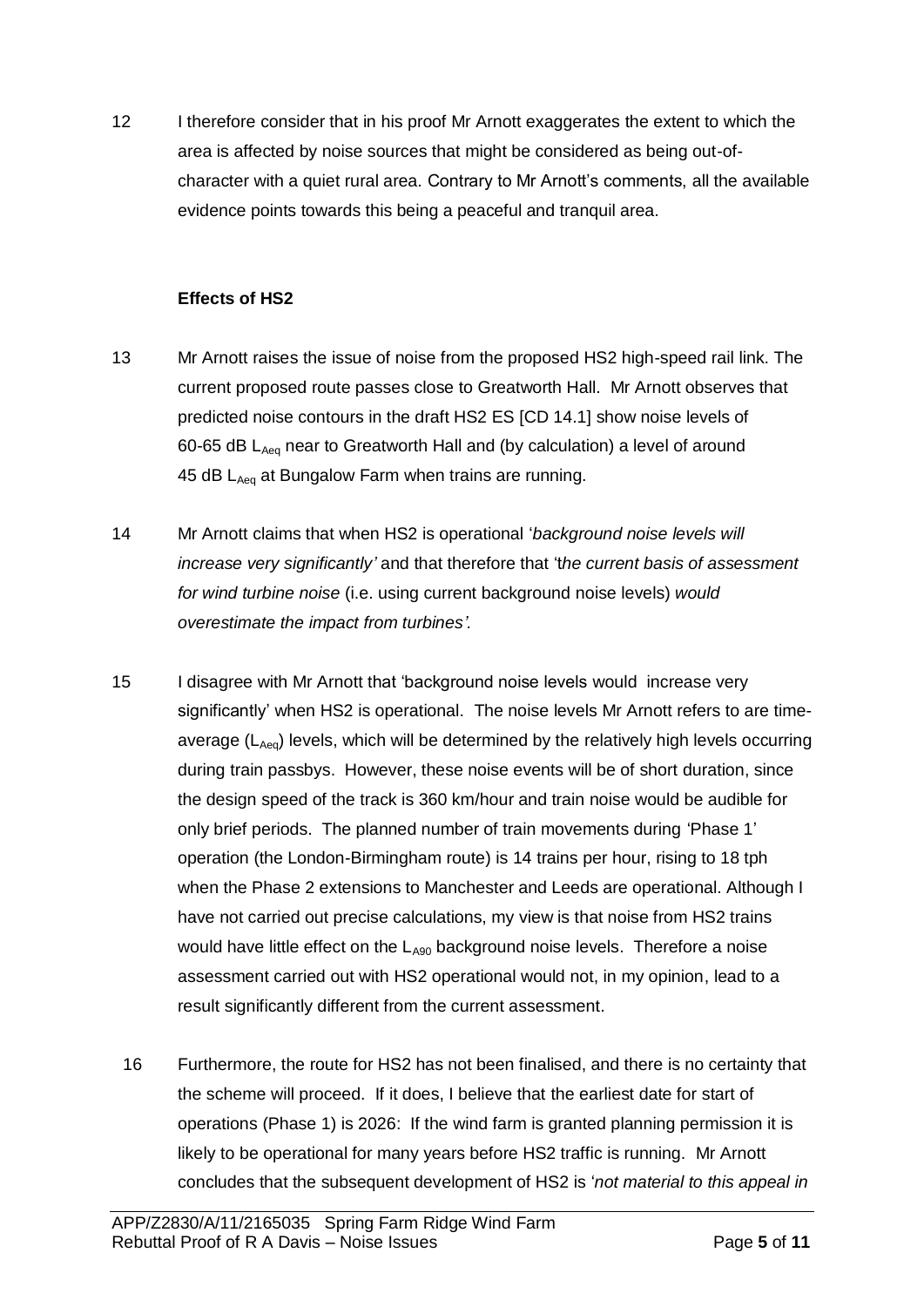*respect of noise*'. I agree, but (as I read his proof at 4.14) he reaches this conclusion on the grounds that the noise assessment shows that the wind farm noise would comply with current government guidelines anyway, based on the current background noise levels, and therefore there is no need to take any account of future increases in background noise levels to demonstrate the acceptability of noise. We therefore agree that HS2 is not a material issue, but for different reasons.

17 I am concerned that this (unnecessary) reference to HS2, in conjunction with the statements in 3.2, might be interpreted as suggesting that not only is this not a tranquil area now, but that it will inevitably become much less tranquil in the near future, and that therefore the noise impact of the wind farm would be small, and diminishing. I reject this implication: it does not reflect reality.

#### **Noise affecting public rights of way**

- 18 In my proof at 8.7 I refer to noise levels affecting footpaths and report my estimates of noise levels at the closest points of approach of footpaths to the proposed turbine locations. Mr Arnott's Appendix 3 helpfully provides a more detailed noise contour map: this shows that on footpath AN10 noise levels from operating wind turbines would be between 51 and 54 dB  $L_{490}$  at a wind speed of 10m/s (and therefore from wind speeds about 8m/s upwards) which agrees with the estimates in my proof. I am content that this contour plot can be referred to privi8de an indication of the impact of wind turbine noise on the PROWs.
- 19 At 5.9 Mr Arnott repeats his (disputed) assertion that the area around the site is subject to noise from '*large-scale agriculture, war games, car crushing and adventure sports*' and also that '*any potential impact upon amenity for those using the footpaths must reflect this, together with the limited duration of their exposure crossing the site'.*
- 20 I have addressed the 'nature of the area' point in 2-17 above. Further, in my opinion the fact that people using a footpath such as AN10 would only be exposed to noise for short periods, whilst they walk past the turbines, is of limited relevance. People generally use rural footpaths for leisure and relaxation, rather than for making essential journeys. If the environment surrounding a previously quiet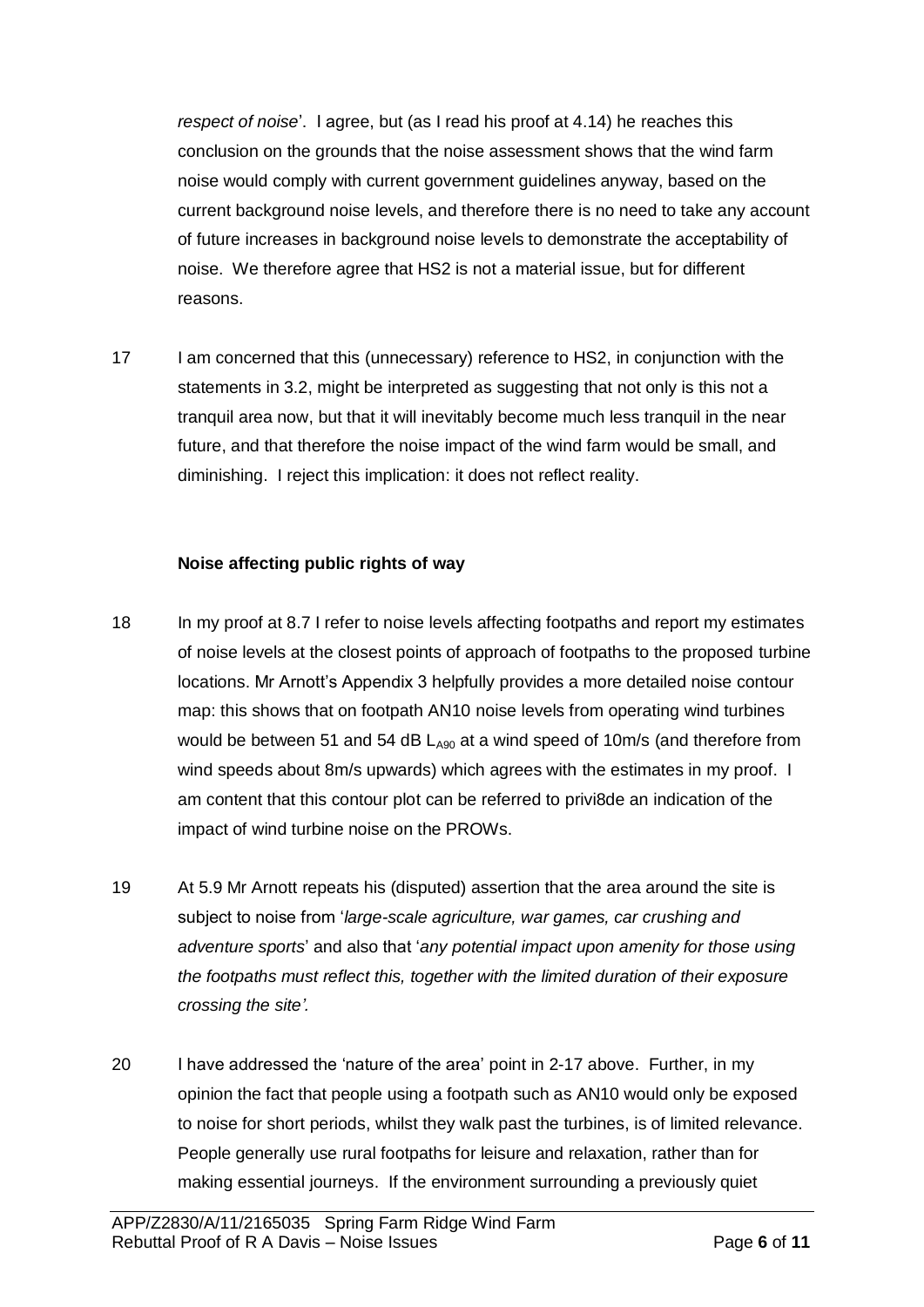footpath route is degraded by the introduction of equipment generating noise levels around 55 dB (A) I believe that people would choose not to use it, and the use of that footpath would therefore effectively be lost to them. Therefore in my view the effect of noise on these public rights of way is a matter to be taken into account.

#### **The Council's decision not to refuse on noise grounds**

- 21 Mr Arnott states that '*the Council no longer consider noise to be a reason for refusal'* (2.5) and that '*the Council have made no noise objection on amenity grounds'* (5.28). As I understand the sequence of events, the Council did originally cite noise as a refusal reason, but withdrew that reason following the submission of the FEI prior to the first inquiry, on the grounds that the changes in layout had resulted in turbine noise at dwellings being reduced to levels the Council viewed as being satisfactory. The Council's original reason for refusal said that the noise assessment had failed to clearly demonstrate that there would not be injurious effects on the residential amenity of nearby properties in terms of noise disturbance. Comparing the predicted noise levels at the receptors (ES Tables 6.4 and 6.5, FEI Tables 12.6 and 12.7) the changes in predicted noise levels between the FEI and the ES are negligible, being no more than 0.2dB at any receptor at any wind speed. These negligible changes, on their own, could hardly justify the Council's change of position.
- 22 I appreciate that it is for a Council, in refusing an application, to decide on the reasons for refusal to pursue at appeal. In this case my opinion is that the grounds cited in the EHO's consultation response for the planning officer's report for the SNC Planning Committee remain valid. The fact that the Council decided prior to the first appeal to withdraw their noise reason for refusal should not be taken to imply that the Council's officers were, or ought to have been, satisfied that the scheme was satisfactory in terms of its noise impact, and should not detract from the validity of my evidence.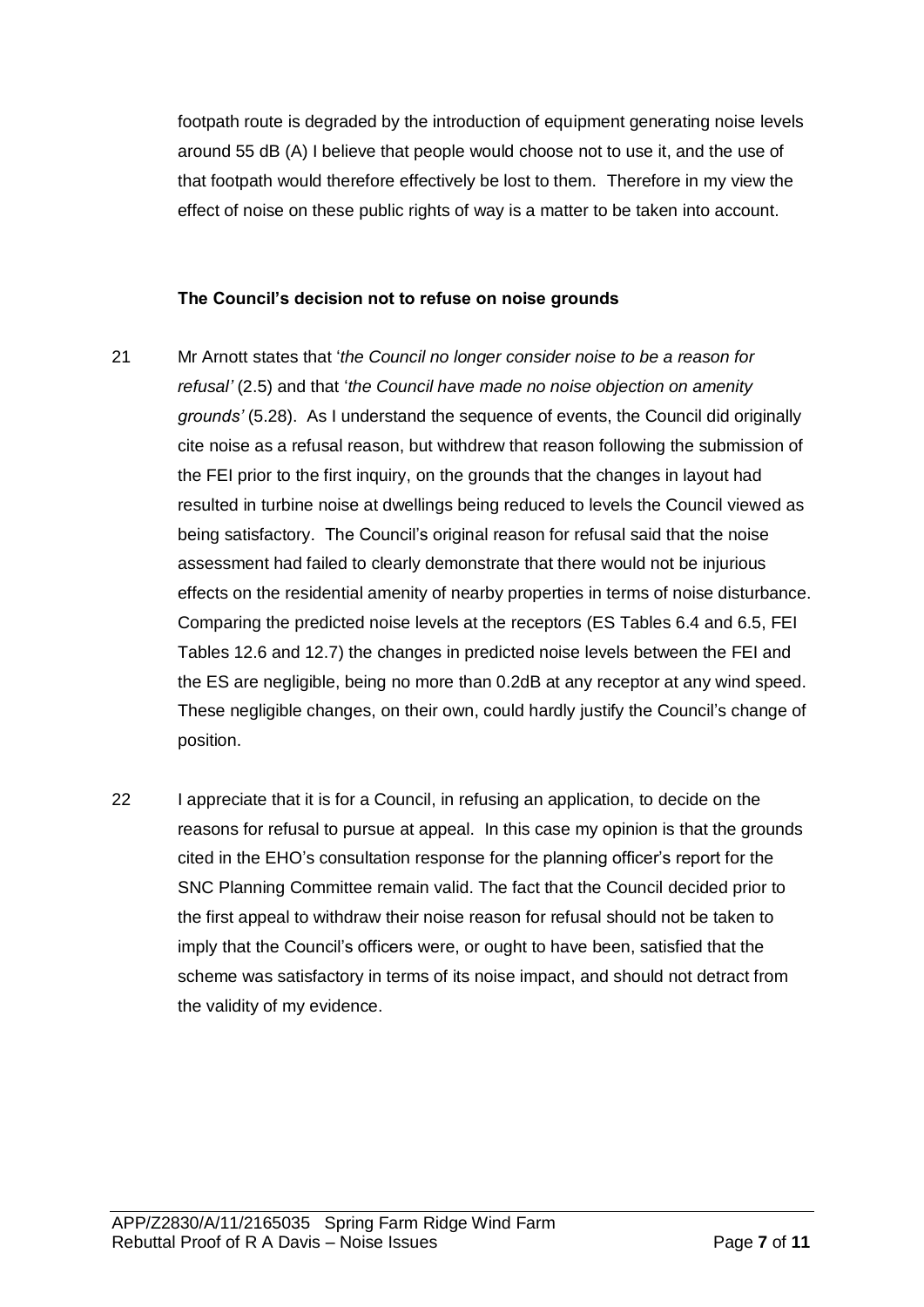#### **Alternative approaches to noise assessment**

23 Mr Arnott refers at 5.8, 5.9 and 5.28 to '*alternative assessment methods'*. In my note for HSGWAG of December 2010, and in my evidence to this inquiry, I explain why I consider that consideration should be given not only to compliance with noise limits derived from ETSU-R-97, because ETSU-R-97 is not the 'complete answer'. I object to Mr Arnott's use of the word 'alternative' which implies that I reject the guidance in ETSU-R-97. The opinion I set out in my proof of evidence includes additional, and not alternative, noise considerations. Compliance with noise limits derived from ETSU-R-97 is not the one and only consideration in assessing the effects of the appeal development in relation to noise.

#### **Impact on amenity**

24 At 5.3 and 5.5 Mr Arnott relates changes in noise levels to degrees of perception and loss of amenity. He identifies an increase of 5dB above background as representing a '*moderate loss of amenity'* during the quiet daytime period. I would agree with this statement but would not restrict it to the quiet daytime period: the same response to a noise increase would not occur during the night (11 pm - 7 am) when a resident might be inside a house but awake. If an increase of 5dB equates to a 'moderate' loss of amenity then an increase of 10dB (a 'doubling' of loudness) or more, as would occur here during the night, must result in a loss of amenity substantially greater than 'moderate'.

#### **Outstanding issues**

#### *Turbine Sound Power Levels*

25 In the TNEI Note of 7 August 2013 ('IoA Good Practice Guidance Review') Mr Arnott applies values of Sound Power Level for the Vistas V90 wind turbine to derive the predicted noise levels shown on the figures and tables on pages 8 -18 of that Note. The values actually used as input to the predictions are not stated in the report and no supporting information, such as manufacturer's test reports, was provided. The IoA GPG (at 4.3.6 and 6.1) recommends that this information is provided in any wind turbine noise assessment. I asked Mr Arnott to provide this information: I received copies of manufacturer's data on 4 September and (after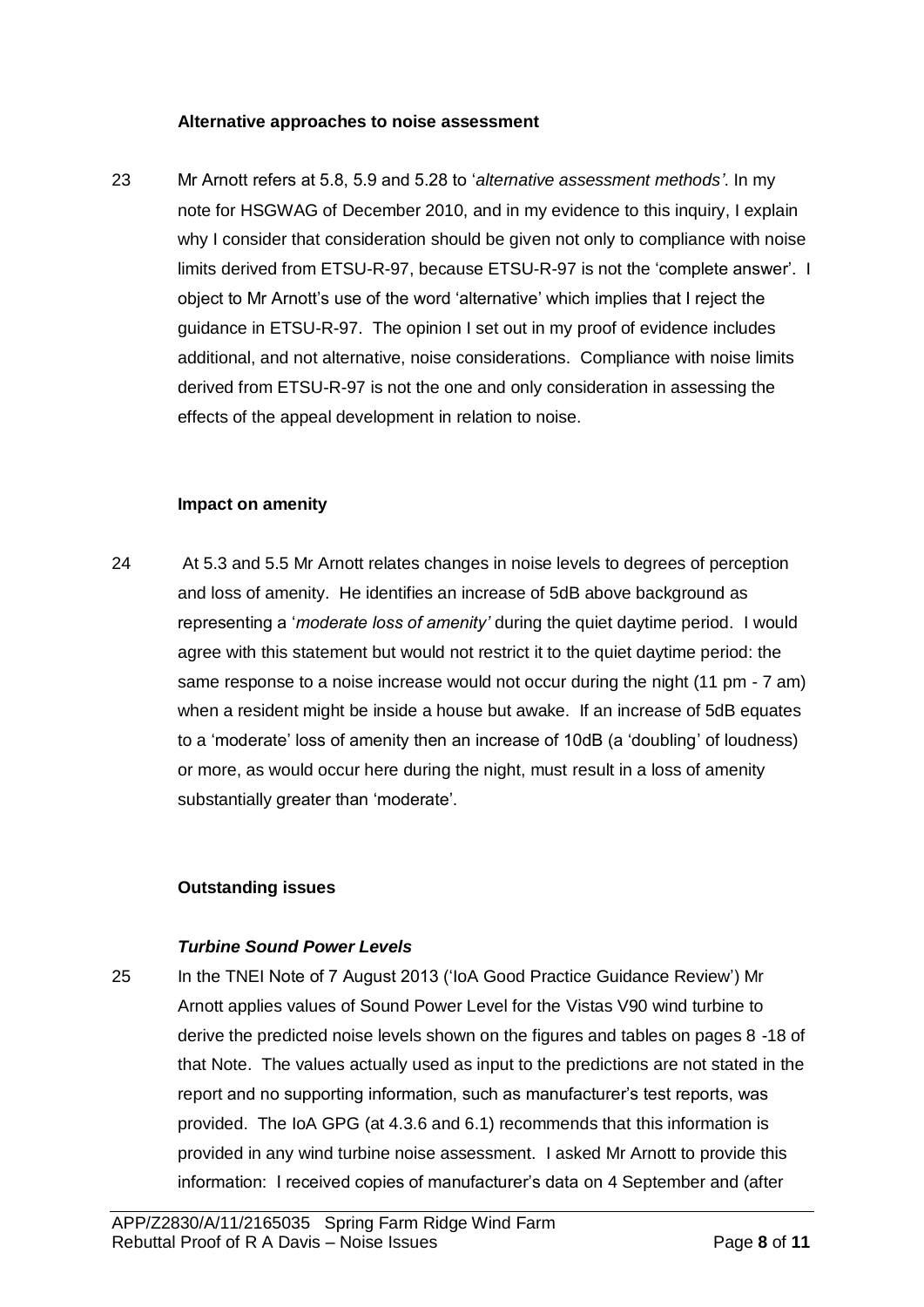further requests) on 19 September I received confirmation of the values actually used for noise predictions.

26 From examination of this information I can now confirm that the values of Sound Power Level for the Vestas V90 2.0MW turbine, as used by TNEI for the noise predictions in the Note of 7 August, appear to include an appropriate correction for uncertainty and are therefore appropriate values which accord with good practice recommendations in the IoA GPG.

#### *Directional analysis*

- 27 As explained in my proof at paragraph 6.14 it may be necessary to carry out directional analysis of background noise levels to derive appropriate noise limits for dwellings such as Ash Vale, Bungalow Farm, Greatworth Hall and those at Greatworth which lie to the south and south-east of the site. Mr Arnott rejects the need for directional analysis (his proof 5.11, and Appendix 1 page 6). As recorded in my proof at 10.3, I asked him to provide further information.
- 28 I received further comment on this issue from Mr Arnott in his email of 19 September (appended to this proof), in which he confirms that in his view directional filtering is not appropriate, although he provides no additional data analysis to demonstrate that background noise levels at this site are not dependent on wind direction, and to an extent that would influence the outcome of the TNEI noise assessment. I anticipate that I may need to submit an additional note on the directional analysis issue, depending on the outcome of further discussions with Mr Arnott

#### **Declaration**

29 I declare that this additional evidence which I have prepared and provide for this Appeal is true and I confirm that the opinions expressed are my true and professional opinions.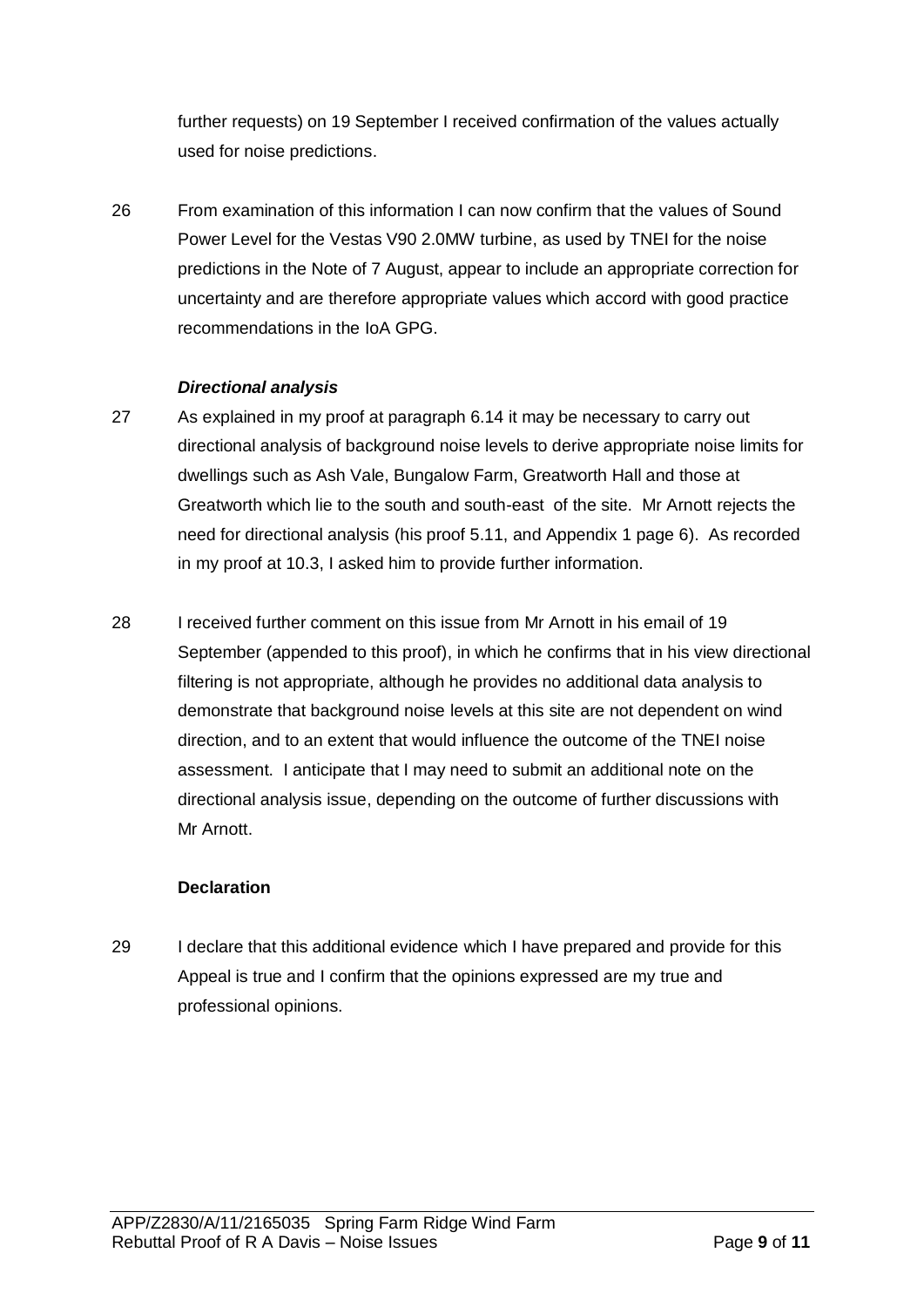### **Appendix**

Copy of email from S Arnott (TNEI) dated 19 September 2013